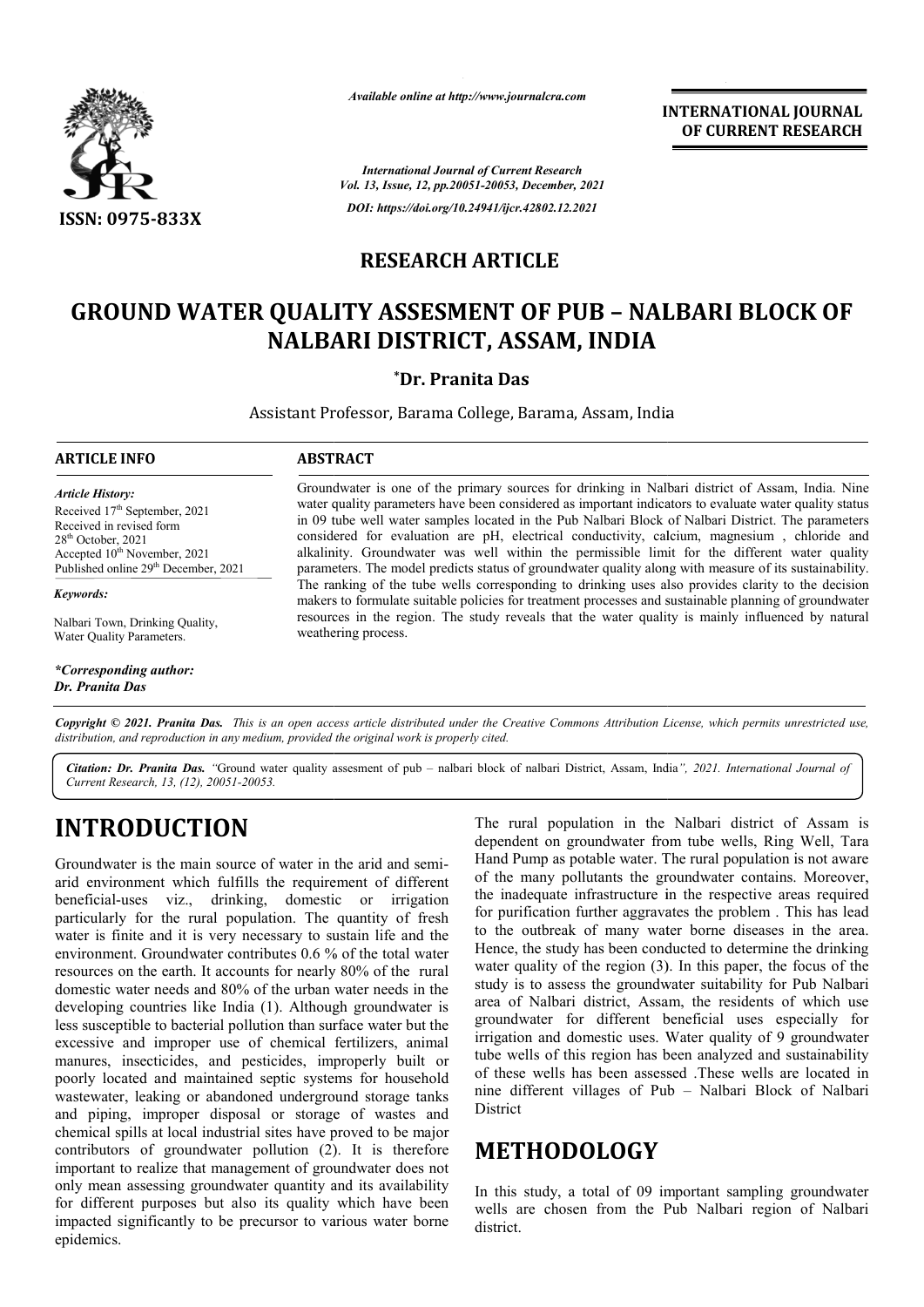| SL <sub>NO</sub> . | Location   | (mg/l)<br>Mg   | Cl (mg/l) | pH  | $EC$ ( $\mu s/cm$ ) | Ca (mg/l | Alkalinity (mg/l) |
|--------------------|------------|----------------|-----------|-----|---------------------|----------|-------------------|
|                    | Khatikuchi | 13             | 13        | 6.8 | 371                 | 34       | 140               |
|                    | Dihjari    | 14             | 15        | 7.0 | 279                 | 32       | 136               |
|                    | Kataki     | $\overline{2}$ | 12        | 7.2 | 310                 | 27       | 130               |
| 4                  | Bilpar     | 10             | 18        | 6.9 | 328                 | 31       | 220               |
|                    | Kundargaon | .5             | 24        | 6.7 | 330                 | 30       | 170               |
| 6                  | Ciling     | 15             | 18        | 6.8 | 375                 | 37       | 175               |
|                    | Guwakuchi  | $\overline{2}$ | 12        | 7.1 | 378                 | 50       | 164               |
| 8                  | Narpara    | 13             |           | 6.8 | 302                 | 40       | 220               |
| Q                  | Chataibari | 14             | 20        | 7.2 | 320                 | 40       | 180               |

**Table 1. Physico – Chemical parameters of ground water of 12 locations**

**Table 2. Statistical Analysis of the water quality parameters**

| Parameter  | Minimum $mg/l$ | Maximum mg/l | Mean $mg/l$ | Standard deviation |
|------------|----------------|--------------|-------------|--------------------|
| Mg         | 10             |              | 13.11       | 1.5234             |
|            |                | 24           | 15.88       | 4.1484             |
| pH         | 6.8            | 7.2          | 6.94        | 0.8471             |
| EC         | 279            | 378          | 332.55      | 33.06              |
| Сa         |                | 50           | 35.66       | 6.58               |
| Alkalinity | 130            | 220          | 170.55      | 31.29              |

**Table 3. Correlation Co-efficient value "r" for the following pairs of parameters.**

|            | pH        | EС        | Сa        | Mg        | Cl     | Alkalinity |
|------------|-----------|-----------|-----------|-----------|--------|------------|
| pH         |           |           |           |           |        |            |
| EС         | $-0.2148$ |           |           |           |        |            |
| Ca         | 0.1912    | 0.4515    |           |           |        |            |
| Mg         | $-0.3066$ | 0.0098    | 0.0036    |           |        |            |
| Cl         | $-0.2806$ | 0.0036    | $-0.2861$ | 0.4414    |        |            |
| Alkalinity | $-0.3272$ | $-0.3991$ | 0.2527    | $-0.2762$ | 0.1784 |            |

Each groundwater well has been represented as the groundwater system at that location and sustainability of these wells are assessed in context to domestic and irrigation usage. The quality of water varies with time and space depending on concentration of different water quality parameters. Based on the water quality, user can decide the optimal use of the water at a particular location (4). The combined effect of these parameters for a particular beneficial-use has been evaluated to measure sustainability for each groundwater well. The important parameters considered for domestic purposes are pH, EC , Ca, Mg, Cl , Alkalinity . The pH is measured immediately after collection of the sample using portable pH meter. Conductivity meter was used to measure EC in the sample. EDTA titrimetric method is used to determine Calcium and Magnesium. Chloride is determined by Argentometric Method. Alkalinity was determined by titration with 0.1 N HCl using methyl orange indicators (5)(6).

# **RESULTS AND DISCUSSION**

 The pH value of water sample shown in the Table I .It is observed that the pH value of all the water sources is almost the same. Which lies between the ranges 6.8 upto 7.2 laid down by WHO for drinking water. Conductivity is a measure of water's capability to pass electrical flow. This ability is directly related to the concentration of ions in the water. The highest value of Conductance in the water source at Guwakuchi HTW which is recorded as 378 µs/cm , The lowest value is recorded at 279 µs/cm at Dihjari. A higher conductivity value indicates that there are more chemicals dissolved in the water. Minerals such as Calcium, Magnesium still are not normally on the regulatory monitoring list.

Calcium is one of the most abundant substances of the natural waters. Being present in high quantities in the rock, it is leached from there to contaminate the water. Calcium has no hazardous effects on human health. In fact, it is one of the important nutrients required by the organism. Magnesium also occurs in all kinds of natural water with Calcium, but its concentration generally lower than the Calcium. The principal sources in the natural waters are various kinds of rocks .From the table it is observed that the value of calcium of water source is within the desirable limit. Both the Calcium and Magnesium are below the acceptable limit. The Chloride concentration is seen to be very low in the Study area. The permissible limit of Cl in groundwater is  $600 \text{ mg/l}$ . It is observed from the Table I that the highest value of Alkalinity is recorded for the water source at Guwakuchi ( 378 mg/l ), and the lowest value is recorded at Dihjari ( 279 mg/l ). The mean value is 332.55 . If there is too much alkalinity in the water is that the water becomes known as "Hard water".

#### **CORRELATION COEFFICIENT**

Correlation Coefficient is indicator of the strength of the linear relationship between two different variables x and y. Here the value of Correlation Coefficient "r" for some pair of parameters ( pH & EC) , ( pH & Ca ) , ( EC & Mg ) , ( Mg & Ca ) are determined . The values of "r" lies between - 0.2 and + 0.4 which are moderate values. On the other hand for some pair of parameters "r" is below  $-0.2$  which is considerably weak relationship. Again the negative value of "r" indicates inverse correlation between the pair of parameters.

## **CONCLUSION**

The analysis of the ground water quality parameters of nine different sources in Pub- Nalbari Block of Nalbari District